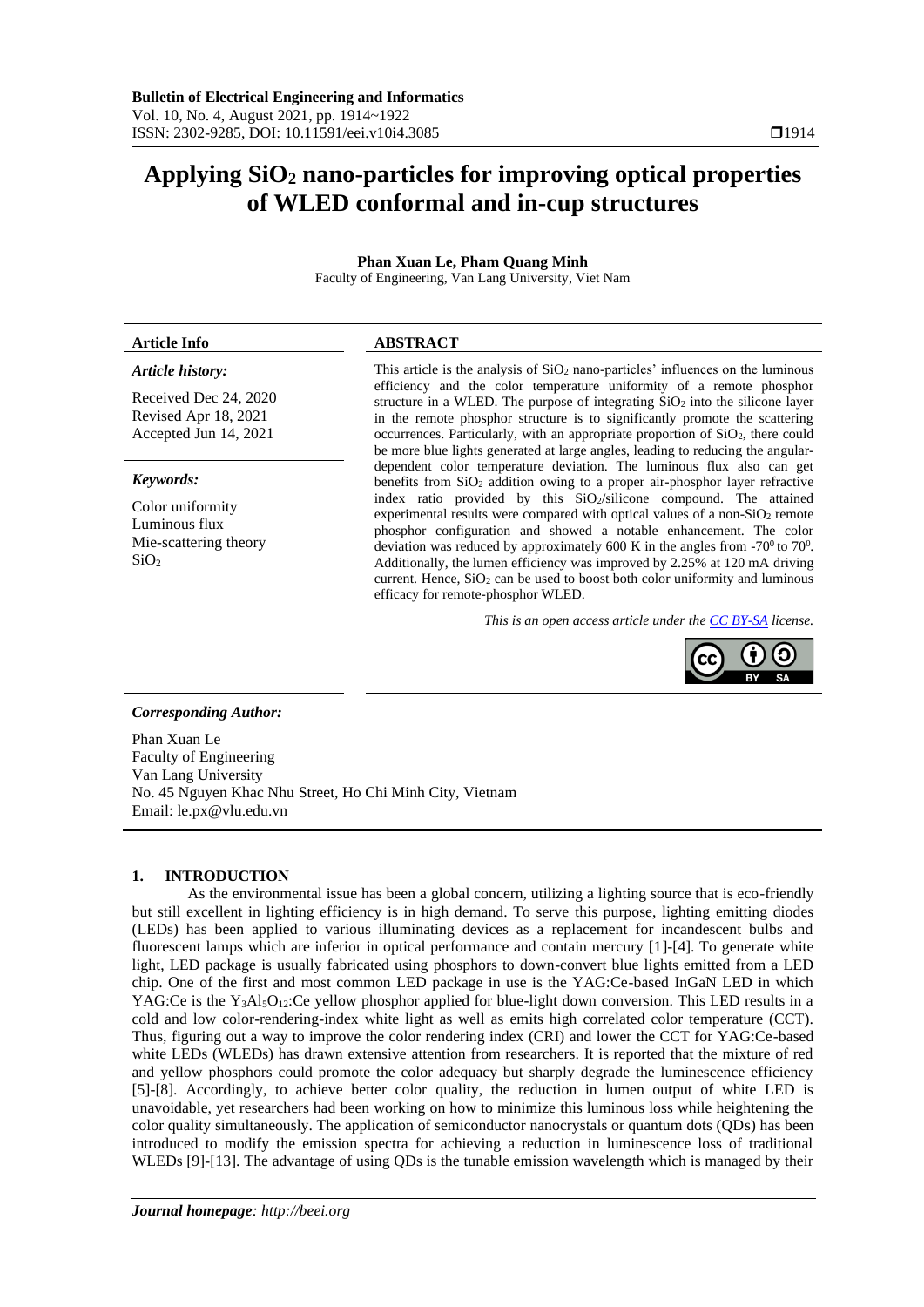narrow emission spectra [14], [15], helping the high-power WLED achieve high color rendering index (CRI). However, to fully take advantage of QDs, it must be mixed uniformly with the silicone polymer in the fabricating procedure. In addition to that, the long chain and hydrophobic surface ligands on QDs could disturb the forming process of polymer chains, degrade the stability of mechanical properties of the package, and result in poor compatibility with silicone polymers having a very polar chain [16]. In an attempt to resolve this problem along with supporting the CRI development of WLEDs, Ziegler and his team introduced an encapsulation of QDs blended with silica-based nanocomposites [17]-[19]. Silica-based composite is one of nanocrystal based inorganic nanocomposites that researchers have been greatly interested in because their physical and chemical features could be appropriate for being applied in many applications, including WLED devices [20]-[22]. Various investigations have been carried out to uniformly mixing the silica with QDs. A traditional approach for the incorporation of QDs in silica is to employ Stöber method to grow the silica shell on semiconductor nanocrystals, after its ligand surface is exchanged for the hydrophilic surface [23]. Nevertheless, there is the limitation of the blended nanocrystals number in each nanocomposite particle [24], so it is essential to add high-concentration  $SiO<sub>2</sub>$  multiple nanocrystals to synthesize phosphor material with high luminescence [25]. Thus, another popular method called reverse microemulsion method was utilized for synthesizing  $SiO<sub>2</sub>$  nanocomposite particle [26], and was able to result in a smooth silica surface and a uniform distribution of  $SiO<sub>2</sub>$  and silica materials. This result is attributed to the reduction in reverse micelle formation and hydrolysis/condensation of the silica precursors by adding surfactants. Capturing this idea, we added SiO<sub>2</sub> nanoparticles to the silicone composite of the remote phosphor structure of WLED and examined its influences on the optical performances of WLEDs. The organization of the study is as follows. In the next section, section 2, the simulation of a SiO<sub>2</sub>/silicone packaging WLED is demonstrated, and then the scattering analysis is carried out via a mathematic system that is built based on Mie-scattering theory. Section 3 is about the attained results and discussion. Section 4 is the conclusion that summarized all the findings presented in the whole study.

#### **2. EXPERIMENTAL DETAILS**

#### **2.1. MC-WLEDs simulation**

The LightTools 9.0 commercial software was applied to carry out the simulation of the WLED using  $SiO<sub>2</sub>$ -integrated remote phosphor structure which is presented in Figure 1. Figure 1 (a) is the photograph of real LED packages while Figure 1 (b), (c) and (d) are the cross-sectional illustrations of simulated WLED used in this study. The WLED package is comprised of 9 blue LED chips, silicone layer, yellow phosphor Y<sub>3</sub>Al<sub>5</sub>O<sub>12</sub> (YAG), and SiO<sub>2</sub> synthesized with silicone composite. Each blue LED chip having 24 mils square, 450 nm peak emission wavelength, and radiant flux of 95 mW at 120 mA driving current. In addition, the yellow-phosphor particle size is set at around 12 µm. The fabrication of the SiO2/silicone remote phosphor configuration is carried out as the following order. First, the LED chips are bonded onto the plastic lead frame; second, dispense the transparent silicone on the lead frame and cure them at  $150^{\circ}$ C for an hour. Third, the yellow phosphor particles are mixed with silicone composite to create a slurry of phosphor suspension. Then, spray this slurry on the initial transparent silicone to form the remote phosphor structure. Finally,  $SiO<sub>2</sub>$ nanoparticles are integrated into silicone binder and a solvent with alkyl base. After that, the mixture is mixed with or placed above the yellow phosphor composite to complete the desired SiO2/silicone remote phosphor packaging configuration, as presented in Figure 1 (c) and (d), respectively. It is noted that the concentration of  $SiO<sub>2</sub>$  in the silicone composite is about 5% wt.

#### **2.2. Scattering computation**

Here, we applied Mie scattering theory and ray tracing method in measurements, so the achieved results can be more precise. Mie theory is a famous tool for scattering computation of WLED optical simulation and has been widely utilized in many commercial optical software, including Lighttools, Tracepro, and ASAP. Usually, optical software considers the scattering of phosphor particles as Mie scattering to perform a simulation of a WLED package, therefore, the revision of Mie scattering computation probably contributes much to improving the performance of the software to give a more accurate simulation of WLED packaging design. The computation of scattering coefficient *μsca(λ)*, anisotropy factor *g(λ)*, and reduced scattering coefficient  $\delta_{\text{scat}}(\lambda)$  based on Mie theory can be expressed as [25], [26]:

$$
\mu_{sca}(\lambda) = \int N(r) C_{sca}(\lambda, r) dr \tag{1}
$$

$$
g(\lambda) = 2\pi \int_{-1}^{1} p(\theta, \lambda, r) f(r) \cos \theta d \cos \theta dr
$$
 (2)

*Applying SiO<sup>2</sup> nano-particles for improving optical properties of WLED conformal and … (Phan Xuan Le)*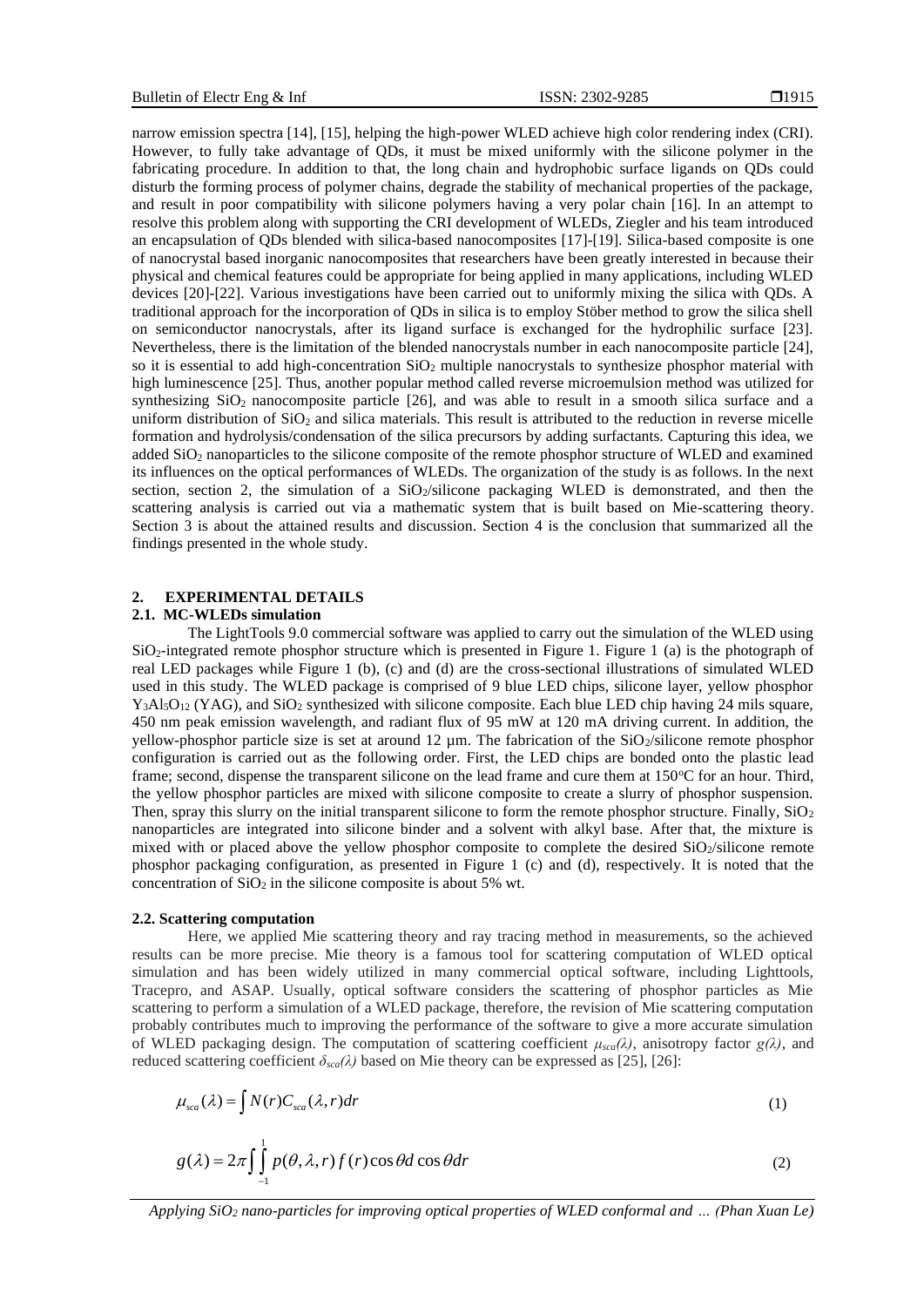

Figure 1. These figures are, (a) photograph of WLEDs sample, (b) the simulated WLEDs model, (c) conformal structure, (d) in-cup structure

In which,  $N(r)$  indicates the distribution density of diffusional particles (mm<sup>3</sup>),  $C_{sca}$  expresses the scattering cross sections ( $mm^2$ ),  $p(\theta,\lambda,r)$  is the phase function,  $\lambda$  is the light wavelength (nm), r is radius of diffusional particles  $(\mu m)$ ,  $\theta$  is the scattering angle ( $\degree$ C), and  $f(r)$  is the size distribution function of the diffusional particles in the phosphor layer whose calculation can be expressed as follows:

$$
f(r) = f_{\text{dif}}(r) + f_{\text{phos}}(r) \tag{4}
$$

$$
N(r) = Ndif(r) + Nphos(r)
$$
  
=  $K_N \cdot [fdif(r) + fphos(r)]$  (5)

As can be seen in (5),  $N(r)$  is comprised of  $N_{dif}(r)$  and  $N_{phos}(r)$ , both of which are the diffusional particle density and the phosphor particle density, respectively. *fdif(r)* and *fphos(r)* indicate the size distribution function data of the diffusional and phosphor particles, while  $K_N$  shows the number of the diffusor unit for one diffusor concentration and can be computed by:

$$
c = K_N \int M(r) dr \tag{6}
$$

Here,  $M(r)$  shows the mass distribution of the diffusive unit, demonstrated as:

$$
M(r) = \frac{4}{3}\pi r^3 [\rho_{\text{dif}} f_{\text{dif}}(r) + \rho_{\text{phos}} f_{\text{phos}}(r)]
$$
\n(7)

With *ρdiff(r)* and *ρphos(r)* display the density of diffusor and phosphor crystal. According to the application of Mie theory, calculating *Csca* can be carried out as the following expression:

$$
C_{sca} = \frac{2\pi}{k^2} \sum_{0}^{\infty} (2n-1) (|a_n|^2 + |b_n|^2)
$$
 (8)

(3)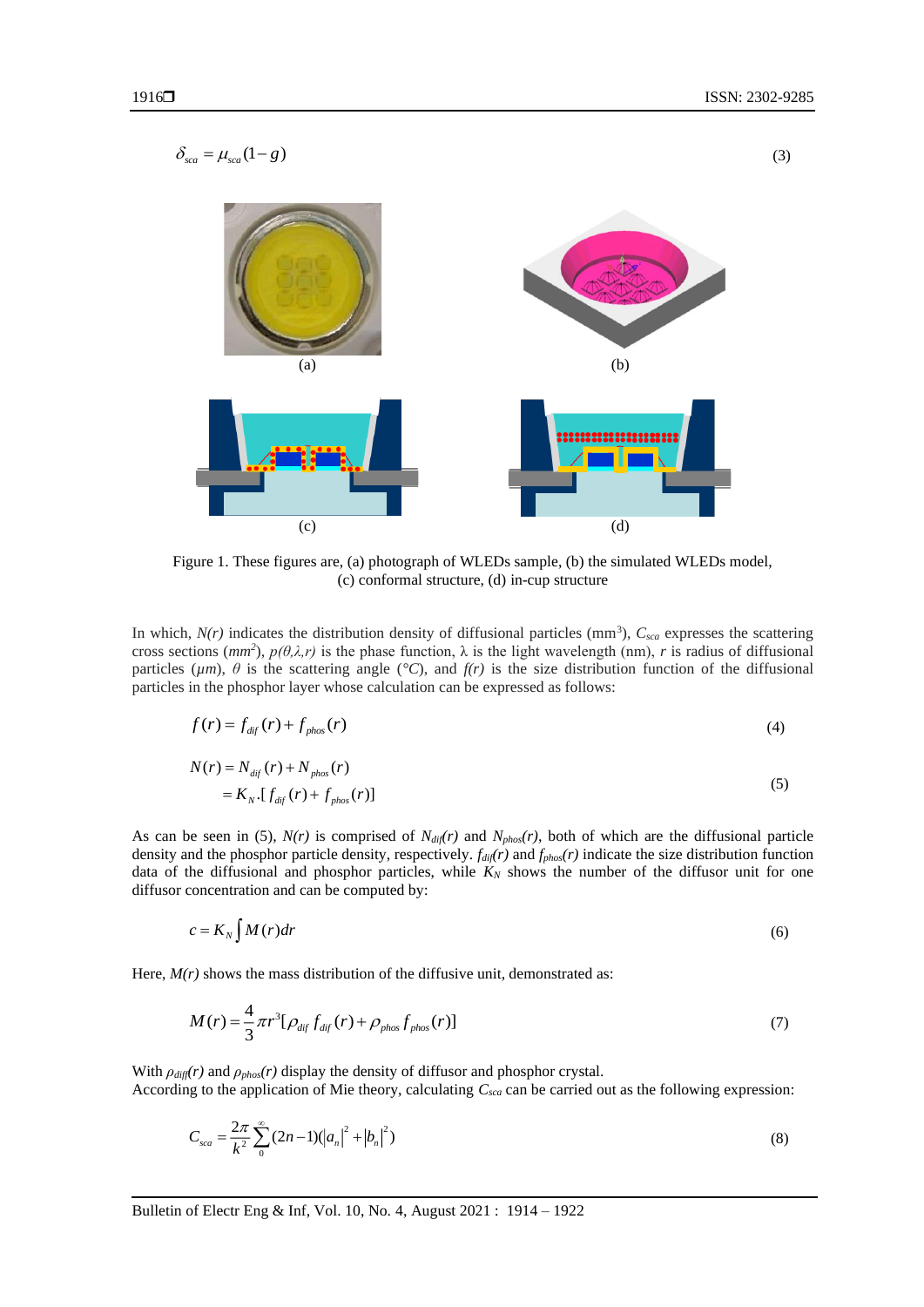In this  $C_{sca}$  calculation,  $k=2\pi/\lambda$ . Meanwhile, parameters  $a_n$  and  $b_n$  can be attained with below formulas:

$$
a_n(x,m) = \frac{\psi_n(mx)\psi_n(x) - m\psi_n(mx)\psi_n(x)}{\psi_n(mx)\xi_n(x) - m\psi_n(mx)\xi_n(x)}
$$
(9)

$$
b_n(x,m) = \frac{m\psi_n(mx)\psi_n(x) - \psi_n(mx)\psi_n(x)}{m\psi_n(mx)\xi_n(x) - \psi_n(mx)\xi_n(x)}
$$
(10)

Here, *x*=*k.r*, *m* is the refractive index, while  $\psi_n(x)$  and  $\xi_n(x)$  are the Riccati-Bessel function. Accordingly, the relative refractive indices of diffusor and phosphor, indicated by *mdif* and *mphos*, respectively, in the silicone are possibly obtained via;  $m_{dif} = \frac{n_{dif}}{n_{sil}}$  and  $m_{phos} = \frac{n_{phos}}{n_{sil}}$ . Then the phase function can be expressed as:

$$
p(\theta, \lambda, r) = \frac{4\pi\beta(\theta, \lambda, r)}{k^2 C_{sca}(\lambda, r)}
$$
(11)

where  $\beta$  ( $\theta$ ,  $\lambda$ ,  $r$ ),  $S_I(\theta)$  and  $S_I(\theta)$  are the angular scattering amplitudes calculated as:

$$
\beta(\theta, \lambda, r) = \frac{1}{2} [ |S_1(\theta)|^2 + |S_2(\theta)|^2 ]
$$
\n(12)

$$
S_1 = \sum_{n=1}^{\infty} \frac{2n+1}{n(n+1)} \left[ a_n(x,m)\pi_n(\cos\theta) \atop +b_n(x,m)\pi_n(\cos\theta) \right]
$$
(13)

$$
S_2 = \sum_{n=1}^{\infty} \frac{2n+1}{n(n+1)} \left[ a_n(x,m)\tau_n(\cos\theta) - b_n(x,m)\tau_n(\cos\theta) \right]
$$
(14)

There are various studies on the optical characteristics of WLED with YAG:Ce crystal and the results show that α is diverse in a wide range, which can be attributed to the difference in doped Ce concentrations, methods of growing crystal in the package, and tools used for measurements. In the case of blue lights, the range for  $\alpha$  variation is from 3 mm<sup>-1</sup> to 8 mm<sup>-1</sup>. Meanwhile, in the case of using YAG:Ce ceramics consisting of small crystal particles, the absorption ability of lights is considerably improved, and α range can be heightened to be more than 15 mm−1. This enhancement in light absorption of YAG:Ce ceramic is the result of various light reflections in the packaging material. In this research, the phosphor crystal is considered to provide high  $\alpha$ , so the range of  $\alpha$  is from 8 mm<sup>-1</sup> to 20 mm<sup>-1</sup> to analyze the scattering coefficients  $\mu_{sca}$ . Figure 2 presents the calculated result of  $\mu_{sca}$  based on (1). The scattering coefficient is directly proportional to concentration of the phosphor, which means *μsca* increases when increasing the phosphor contents. This indicates that the phosphor concentration significantly affects the color quality of generated white lights.

According to the measurement platform, the emitted blue and converted yellow lights from the LED chip have Lambertian radiation patterns. The lenses used in packaging WLED model is made of BK7 glass from Schott. Inside the two integrating spheres, a diffusional white material with 11.1% absorption and 89.9% scattering properties is sprayed onto the spheres' inner surfaces to collect the transmitted and reflected lights. The ray tracing of the configuration is carried out with Monte Carlo method, while the phosphor material is treated as the Mie scattering material. The Henyey-Greenstein function is utilized to present the approximation of the generated angular scattering because the ray tracing is unable to calculate the direction of light scattering of the phosphor, as shown in Figure 3. The results attained using Mie theory was applied first, and then verified with the ray tracing ones. However, the results from ray tracing demonstrated that differences existed when they were compared with the measurement ones. In ray-tracing results, the transmittance was higher and the blue-light absorption was lower than that in measurement results. These variations can be explained by the lower  $\mu_{abs}$  and  $\mu_{sea}$  and the higher  $g(\lambda)$ , in comparison with the true values. Thus, applying these mentioned approaches in simulations is to accomplish more accurate optical constants by locking one of the three constants while modifying the two others to be near to the measurement results.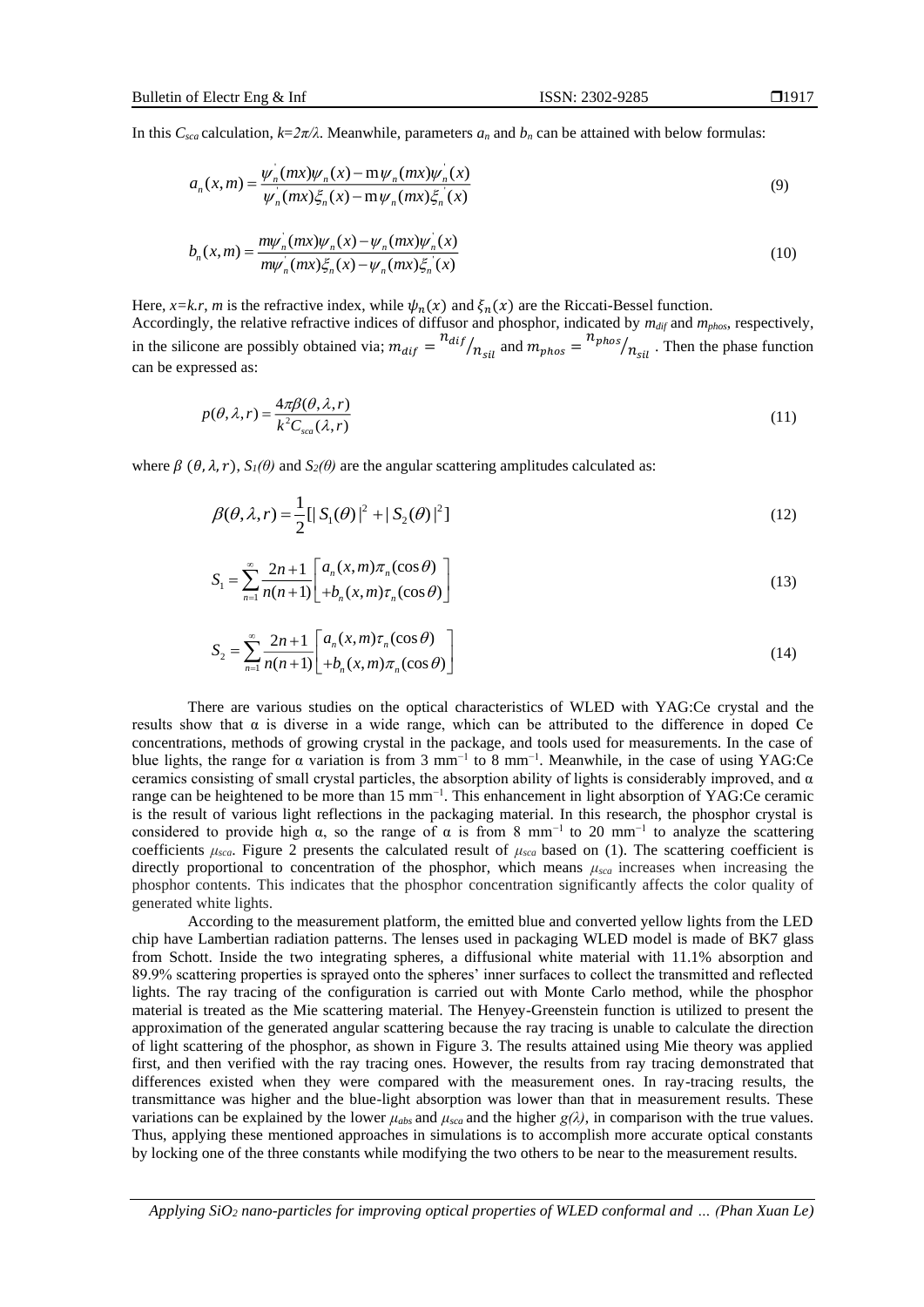

Figure 2. Scattering coefficients of  $SiO<sub>2</sub>$  particles



Figure 3. The phase function of  $SiO<sub>2</sub>$  particles

#### **3. RESULTS AND DISCUSSION**

The definition of angular-dependent CCT uniformity can be demonstrated as  $CCT_{max}-CCT_{min}$ . Figure 4 shows the CCT deviation of remote phosphor structures with different weights of  $SiO<sub>2</sub>$  particles. As can be seen, when the weight of  $SiO<sub>2</sub>$  is 10 mg cm<sup>-2</sup>, the CCT deviation reaches the lowest values, which means the color uniformity is significantly enhanced. Specifically, the CCT deviation in the  $SiO<sub>2</sub>$  remote phosphor package decreases from 1000 K to 420 K, from  $-70^0$  to  $70^0$  of viewing angles. This 58% improvement of CCT deviation of SiO<sup>2</sup> phosphor package, in comparison with that of conventional phosphor structure, is due to the great scattering ability of  $SiO<sub>2</sub>$  that boosts the blue-light extraction at a large angle, allowing the blue and yellow light to be mixed effectively and distributed uniformly. When the weight of  $SiO<sub>2</sub>$  passes 10 mg cm<sup>-2</sup>, the color uniformity would be affected, but is still higher than that of the non-SiO<sub>2</sub> structure. In addition, not only does the chromaticity of white light improve but also the luminous efficiency when the nanoparticle  $SiO<sub>2</sub>$  is added to the phosphor configuration.

The luminous flux of  $SiO<sub>2</sub>$ -doped remote phosphor structure with different weights of  $SiO<sub>2</sub>$  is shown in Figure 5. Accordingly, 10 mg  $\text{cm}^{-2}$  of SiO<sub>2</sub> nanoparticles is optimal for the lumen output of WLED, specifically, the luminous performance increases  $2.25\%$ , compared to the result of non-SiO<sub>2</sub> package. The reason is when SiO<sub>2</sub> nanoparticles are integrated into the silicone layer, they can minimize the refractiveindex differences at the interface between the air and the phosphor layer. The  $SiO<sub>2</sub>/silicone$  layer has a refractive index of 1.5, and that parameter of the phosphor layer and the air is 1.8 and 1, respectively. Therefore, a refractive index gradient between the air and phosphor layer can be created using the SiO2/silicone layer, which leads to higher emitted luminous flux.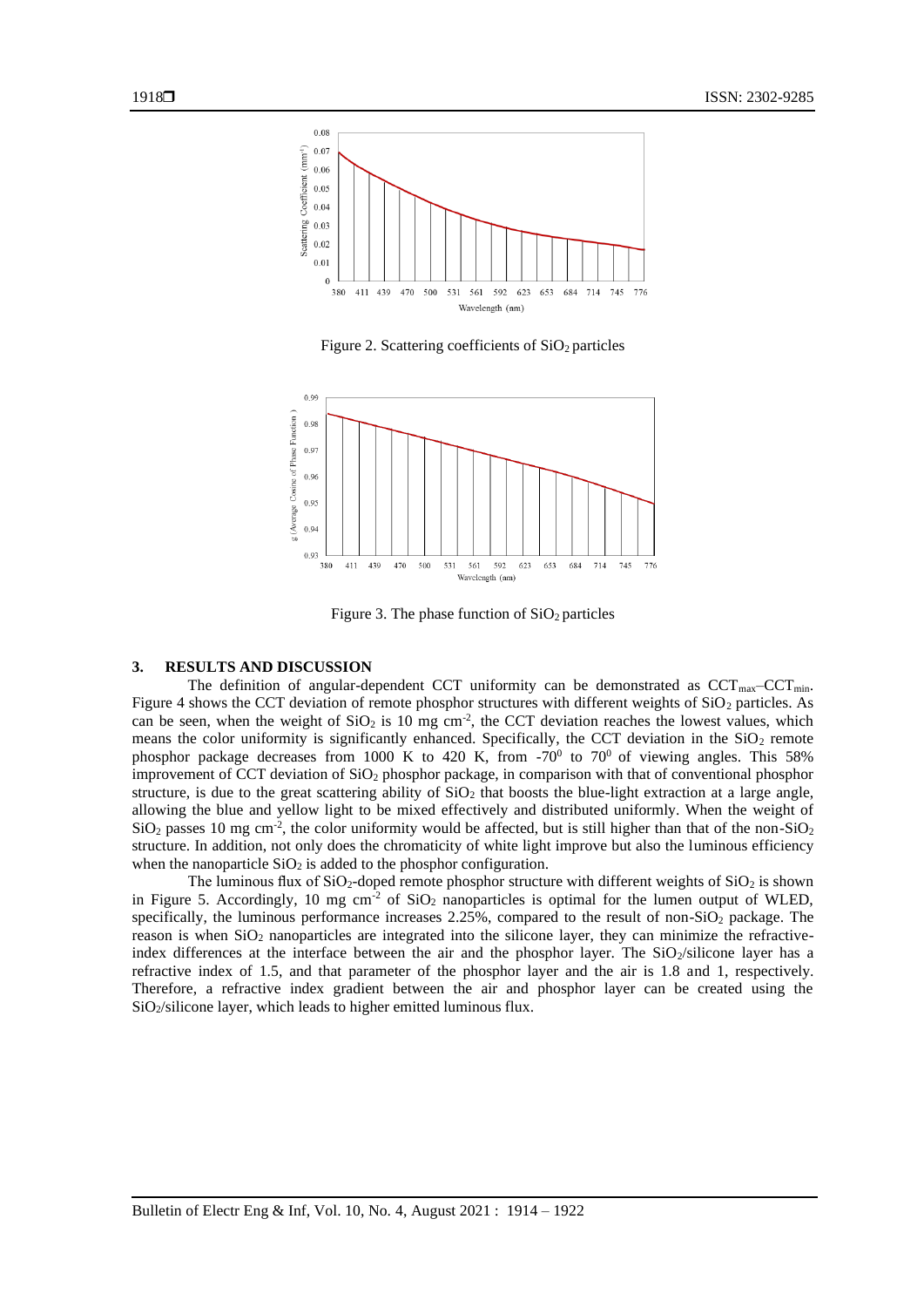



Figure 4. CCT deviations of  $SiO<sub>2</sub>$  particles with different diameters, (a) conformal structure, (b) in-cup geometry



Figure 5. Luminous fluxes of SiO<sub>2</sub> particles with different diameters, (a) conformal structure, (b) in-cup geometry

Next, to understand the effects of  $SiO<sub>2</sub>$  on the optical properties of a WLED with phosphor dispensing structure, this study continues demonstrating transmission–absorption and haze experiments. Based on these experiments, the characteristics of  $SiO<sub>2</sub>$ -phosphor–silicone mixture can be revealed. By comparison with the absorption percentage in the non- $SiO<sub>2</sub>$  dispensing phosphor structure, that in  $SiO<sub>2</sub>$ -doped dispensing phosphor structure showed a noticiable increase, from about 32% to approximately 42%, at 460 mn wavelength. This indicated that there were more yellow lights converted, leading to promoted luminous efficiency. Besides, after integrating  $SiO<sub>2</sub>$  nanoparticle into the silicone layer and placing this composite in the remote phosphor package, different concentrations of  $SiO<sub>2</sub>$  probably resulted in the change in obtained optical performance. Additionally, the refractive indices (RI) of silicone, SiO<sub>2</sub>, and phosphor are 1.4, 2.23, and 1.8, respectively. Therefore, the calculation of RI of the phosphor layer doping  $SiO<sub>2</sub>$  nanoparticle is expressed as:

$$
RI = V_1RI_1 + V_2RI_2 + V_3RI_3 \tag{15}
$$

in which,  $V_1$ ,  $V_2$ , and  $V_3$  indicate the concentration of each material in the mixture. The concentrations of SiO<sup>2</sup> mixed in the phosphor/silicon layer are 1% wt. and 3% wt., respectively, so the corresponding RIs of the phosphor layer are 1.428 and 1.445. The influences of the phosphor layer with each RI were investigated via a TFCalc32 simulation. The light extractions in  $SiO_2$ -doped phosphor dispensing structure and non- $SiO_2$ phosphor structure were quite the same as their refractive indices were relatively similar. Therefore, it can be said that the enhancement in luminous output of  $SiO<sub>2</sub>$  dispensing configuration depends on  $SiO<sub>2</sub>$  scattering ability. Mie-scattering theory was applied to examine the influence of  $SiO<sub>2</sub>$  scattering with different concentrations. For this scattering experiment, we presented only  $SiO<sub>2</sub>$  nanoparticles, the phosphor is not included, to simplify the model.  $SiO<sub>2</sub>$  nanoparticles, having refractive index of 2.23 and a size of 300 nm,

*Applying SiO<sup>2</sup> nano-particles for improving optical properties of WLED conformal and … (Phan Xuan Le)*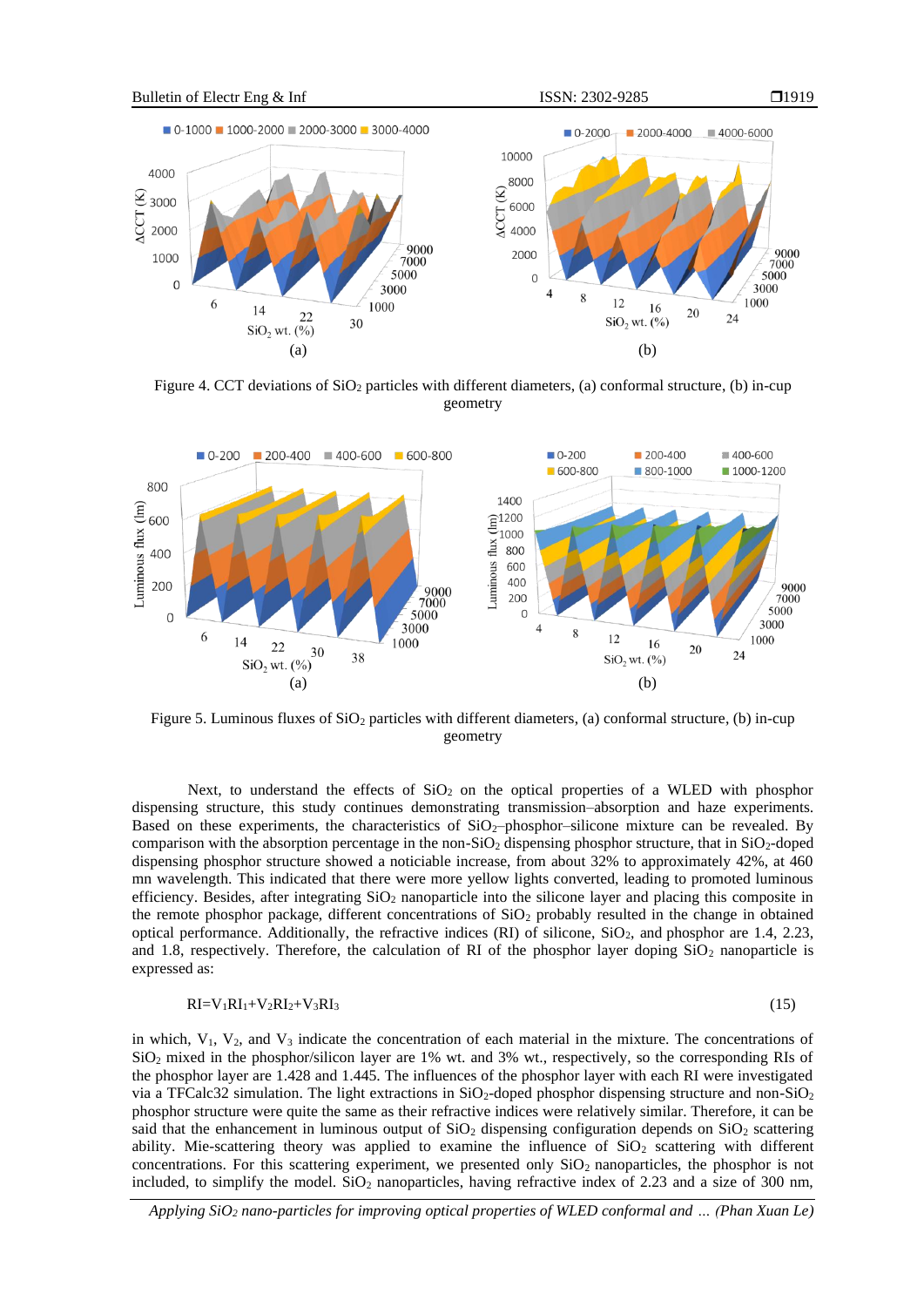were added into the silicone with 1% wt. and 3% wt. concentrations, respectively. 1% wt.  $SiO<sub>2</sub>$  concentration in the silicone composite showed the haze intensity of approximate 100% in the wavelength range below 500 nm, while when the wavelength was above 500 nm, the haze intensity gradually declined, as can be seen in Figure 6. By comparison, we can see that the scattering influences of  $SiO<sub>2</sub>$  from the simulated results are compatible with the ones from the experimental outcomes. With higher concentration of  $SiO<sub>2</sub>$  added to the silicon, the haze intensity in the wavelength range of 300-700 nm showed a relatively similar trend as the one with lower  $SiO_2$  content. The scattering effects of  $SiO_2$  on the optical performance of WLED are discussed more based on the results of SiO<sup>2</sup> angular-dependent scattering intensity analysis conducted utilizing the fullfield finite-difference time-domain (FDTD) simulation.  $SiO<sub>2</sub>$  concentration added into the silicone in this study is about 5% wt., and the refractive index of  $SiO_2/silicone$  is 1.5. The result of this study demonstrated that 400 nm particle sizes of  $SiO<sub>2</sub>$  results in higher scattering intensity in the visible wavelength of incident blue and yellow lights, 450 nm and 560 nm, compared to the results of other sizes. Higher scattering intensity means higher color uniformity, yet it is essential to consider the transmission of blue and yellow lights in the normal light path. After conducted experiments and measurements of SiO2/silicone layer, it can be realized a constant increase in absorption ability as the concentration of  $SiO<sub>2</sub>$  grows. In the case of 300 nm particle size of  $SiO<sub>2</sub>$ , the absorption can make up from 5% to 15% of light, and this could extent as the  $SiO<sub>2</sub>$  diameter becomes larger. Thus, it is impossible to continuously increase the size of  $SiO<sub>2</sub>$  particles without any limitation.



Figure 6. The reduced scattering coefficient of  $SiO<sub>2</sub>$  particles at different sizes and wavelength



Figure 7. The scattering cross section of  $SiO<sub>2</sub>$  particles at different sizes and wavelength

The measurement of angular-dependent relative intensity for blue light and yellow light is carried out to demonstrate the scattering effects of  $SiO<sub>2</sub>$  nanoparticles on the emission spectra of the in-cup phosphor structure. The variation of blue light angle in the  $SiO<sub>2</sub>$  remote phosphor structure is larger than that in the traditional structure without using  $SiO<sub>2</sub>$ . This leads to the reduction in blue light transmitting in the normal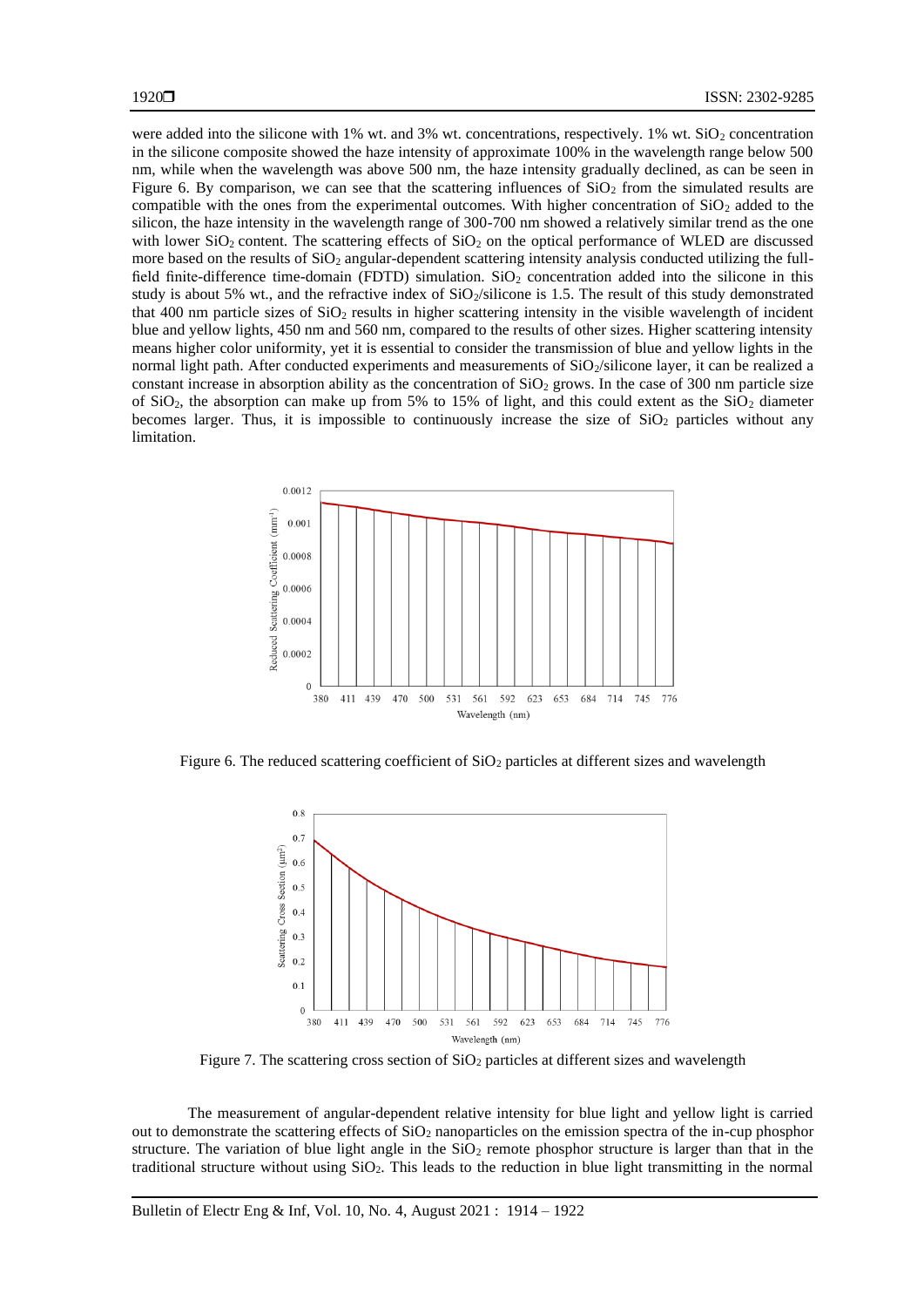direction, which shows that the scattering ability of  $SiO<sub>2</sub>$  contributes greatly to minimizing the angulardependent CCT deviation to enhance the color quality. Meanwhile, the distribution of yellow lights in the non- $SiO<sub>2</sub>$  and  $SiO<sub>2</sub>$ -doped phosphor structures is nearly identical. The wavelength-dependent haze ratio can explain these results. Given that the weight of  $SiO<sub>2</sub>$  is 10 mg cm<sup>-2</sup>, the haze of yellow lights at the wavelength of 600 nm is 30%, while that of the 450 nm blue light is 35%. It is noted that, the higher the haze ratio, the stronger the scattering of lights, which indicates that the scattering of yellow lights is inferior to the blue-light scattering. This benefits the color distribution and lessens the CCT deviation of the remote phosphor structure doping  $SiO<sub>2</sub>$  nanoparticles. According to the haze measurement results illustrated in Figure 5, it is easy to see the diffused component in the wavelength of yellow lights is lower than in the blue-light wavelength, which confirms the idea that the CCT deviation significantly depends on the diversity of blue-light angle in the remote phosphor WLED package. In addition to that, through the measurement of the blue-light weightdependent relative intensity with various  $SiO_2$  weight at the viewing angle of 70<sup>0</sup>, the optimal weight of  $SiO_2$ that can yield the highest blue-light intensity at large angles is recognized at 10 mg  $cm^{-2}$ .

# **4. CONCLUSION**

In this research paper, the effects of  $SiO<sub>2</sub>$  nanoparticles on the optical performance of remote phosphor structures were analyzed and demonstrated. The Mie-scattering theory and haze measurements were employed to calculate and examine the scattering of  $SiO<sub>2</sub>$  particles. From the attained results, the  $SiO<sub>2</sub>$ doped structure can enhance the color uniformity by 58%, and luminous efficiency by 2.25% at a driving current of 120 mA, compared to the optical performance of the conventional structure without SiO<sub>2</sub>. Moreover, through experimental results, 10 mg cm<sup>-2</sup> is recognized as the optimal weight of  $SiO<sub>2</sub>$  for higher chromatic adequacy and better lumen output of WLED. Hence,  $SiO<sub>2</sub>$  can be used to empower the remote phosphor structure to achieve both qualified color uniformity and luminous efficacy for WLED devices.

#### **REFERENCES**

- [1] N. Bamiedakis, *et al.*, "Ultra-Low Cost High-Density Two-Dimensional Visible-Light Optical Interconnects," *Journal of Lightwave Technology,* vol. 37, pp. 3305-3314, 2019.
- [2] L. Xiao, C. Zhang, P. Zhong, G. He, "Spectral optimization of phosphor-coated white LED for road lighting based on the mesopic limited luminous efficacy and IES color fidelity index," *Applied Optics,* vol. 57, no. 4, pp. 931-936, 2018, doi: 10.1364/AO.57.000931.
- [3] H. Y. Yu, *et al.*, "Solar spectrum matching with white OLED and monochromatic LEDs," *Applied Optics,* vol. 57, no. 10, pp. 2659-2666, 2018, doi: 10.1364/AO.57.002659.
- [4] T. C. Bui, R. Cusani, G. Scarano, M. Biagi, "Metameric MIMO-OOK transmission scheme using multiple RGB LEDs," *Optics Letters,* vol. 26, no. 11, pp. 14038-14050, 2018, doi: 10.1364/OE.26.014038.
- [5] X. Huang, *et al.*, "Effect of electron-transfer quenching on the photoluminescence of  $Pr^{3+}$  in MgXO<sub>3</sub>, X = Ge, Si," *Optical Materials Express*, vol. 10, pp. 1163-1168, 2020, doi: 10.1364/OME.389599.
- [6] X. Li, D. Kundaliya, Z. J. Tan, M. Anc, N. X. Fang, "Projection lithography patterned high-resolution quantum dots/thiol-ene photo-polymer pixels for color down conversion," *Optics Express,* vol. 27, no. 21, pp. 30864-30874, 2019, doi: 10.1364/OE.27.030864.
- [7] T. Shang, Z. P. Sun, Z. Y. Dong, Q. Li, "Network selection method based on MADM and VH-based multi-user access scheme for indoor VLC hybrid networks," *Optics Express,* vol. 26, pp. 30795-30817, 2018, doi: 10.1364/OE.26.030795.
- [8] V. Dumont, *et al.*, "Flexure-tuned membrane-at-the-edge optomechanical system," *Optics Express,* vol. 27, no. 18, pp. 25731-25748, 2019, doi: 10.1364/OE.27.025731.
- [9] Y. Yuan, *et al.*, "High luminous fluorescence generation using Ce:YAG transparent ceramic excited by blue laser diode," *Optical Materials Express,* vol. 8, no. 9, pp. 2760-2767, 2018, doi: 10.1364/OME.8.002760.
- [10] S. R. Chung, C. B. Siao, K. W. Wang, "Full color display fabricated by CdSe bi-color quantum dots-based white light-emitting diodes," *Optical Materials Express,* vol. 8, no. 9, pp. 2677-2686, 2018, doi: 10.1364/OME.8.002677.
- [11] Fu-Bang Chen, Kai-Lun Chi, Wei-Yu Yen, Jinn-Kong Sheu, Ming-Lun Lee, and Jin-Wei Shi, "Investigation on Modulation Speed of Photon-Recycling White Light-Emitting Diodes With Vertical-Conduction Structure," *Journal of Lightwave Technology,* vol. 37, no. 4, pp. 1225-1230, 2019.
- [12] K. Chung, J. Sui, T. Sarwar, P. C. Ku, "Feasibility study of nanopillar LED array for color-tunable lighting and beyond," *Optics Express,* vol. 27, no. 26, pp. 38229-38235, 2019, doi: 10.1364/OE.382287.
- [13] Hisayoshi Daicho, Kiminori Enomoto, Hiroshi Sawa, Satoru Matsuishi, and Hideo Hosono, "Improved color uniformity in white light-emitting diodes using newly developed phosphors," *Optics Express,* vol. 26, no. 19, pp. 24784-24791, 2018, doi: 10.1364/OE.26.024784.
- [14] S Rasouli, S Hamzeloui, D Hebri, "Colorful radial Talbot carpet at the transverse plane," *Optics Express,* vol. 27, no. 13, pp. 17435-17448, 2019, doi: 10.1364/OE.27.017435.
- [15] X. Liu, *et al.*, "Upconversion luminescence, intrinsic optical bistability, and optical thermometry in Ho<sup>3+</sup>/Yb<sup>3+</sup>: BaMoO<sup>4</sup> phosphors," *Chinese Optics Letters*, vol. 17, no. 11, pp. 111601-, 2019.

*Applying SiO<sup>2</sup> nano-particles for improving optical properties of WLED conformal and … (Phan Xuan Le)*